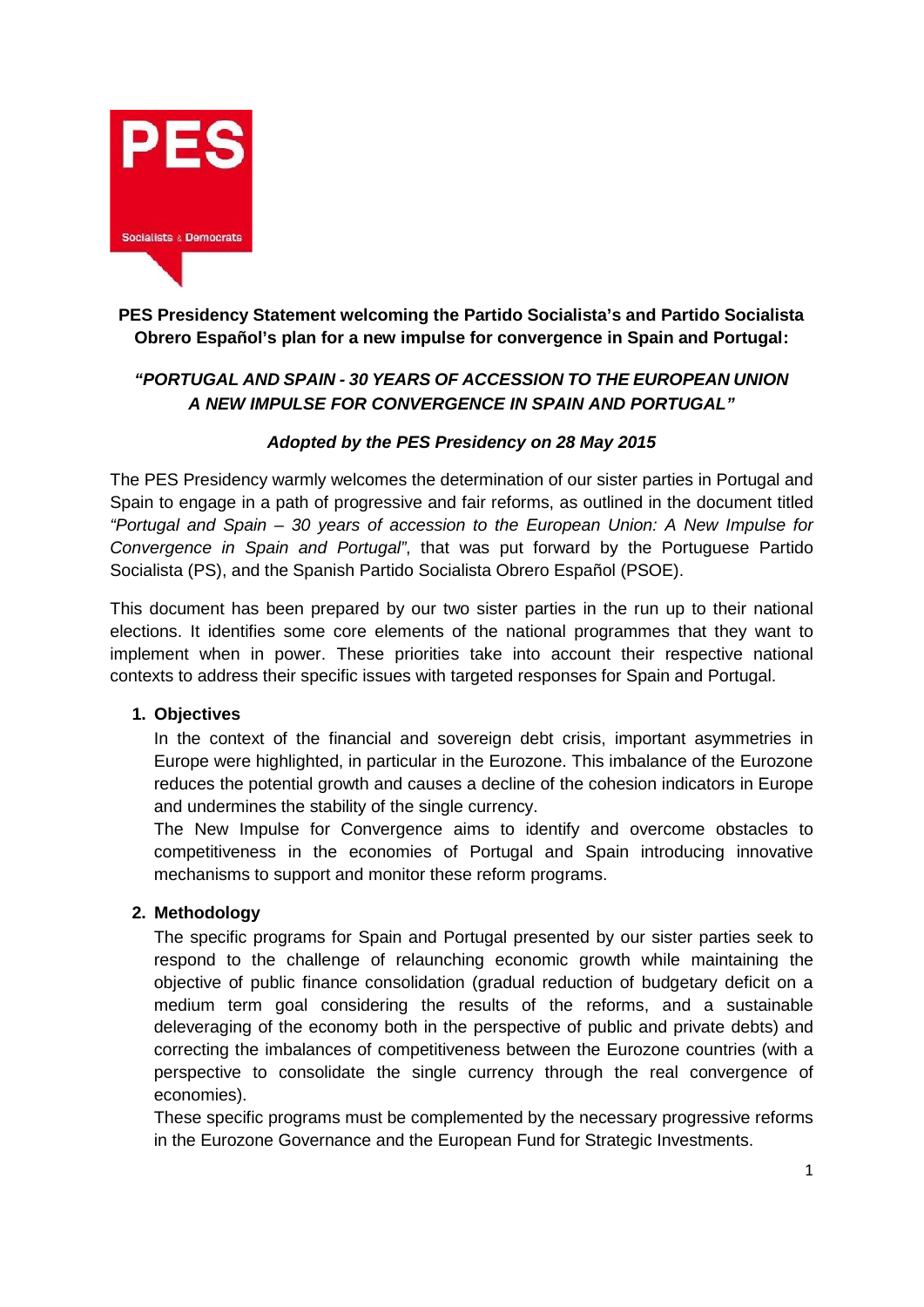In each specific program, Spain and Portugal identify the objectives to fulfil and the obstacles of competitiveness to be eliminated. These voluntary and tailor made reform programs with national ownership, are subject to an agreement with the European institutions with clear quantitative and qualitative targets with a 3 to 5 year horizon, supported, on a step by step approach, by all available European financial means.

### **3. Funding to support progressive reforms**

These financial means include different instruments, such as Structural and Cohesion Funds and other resources from the EU's Budget 2014/2020, the EFSI, available funding mechanisms offered notably by the European Investment Bank, leveraged by additional resources allocated to these programs, indexed to the achievement of the agreed results, and also the use of the liquidity created by the European Central Bank's strategy and the European Stability Mechanism.

This document comes to reaffirm once again that our two sister parties and our political family as a whole have a clear commitment to a path of responsible, sustainable, and progressive change. The change that the PS, PSOE, and all our other parties can bring is the change that can deliver a better life for all Europeans.

We want Europe to move away from the austerity-only approach. We want to work for a better future by investing in people. By modernising the state. By promoting a greener future, supporting innovation, improving infrastructures, and supporting our SMEs and the real economy. We want to work together on our common commitments, in full respect of national specificities.

The PS and PSOE are historic pillars of our political family. With their initiative they reaffirm that they are at the forefront of our collective fight for a more progressive and fairer Europe. We want to express our strongest support for the two parties in their upcoming elections.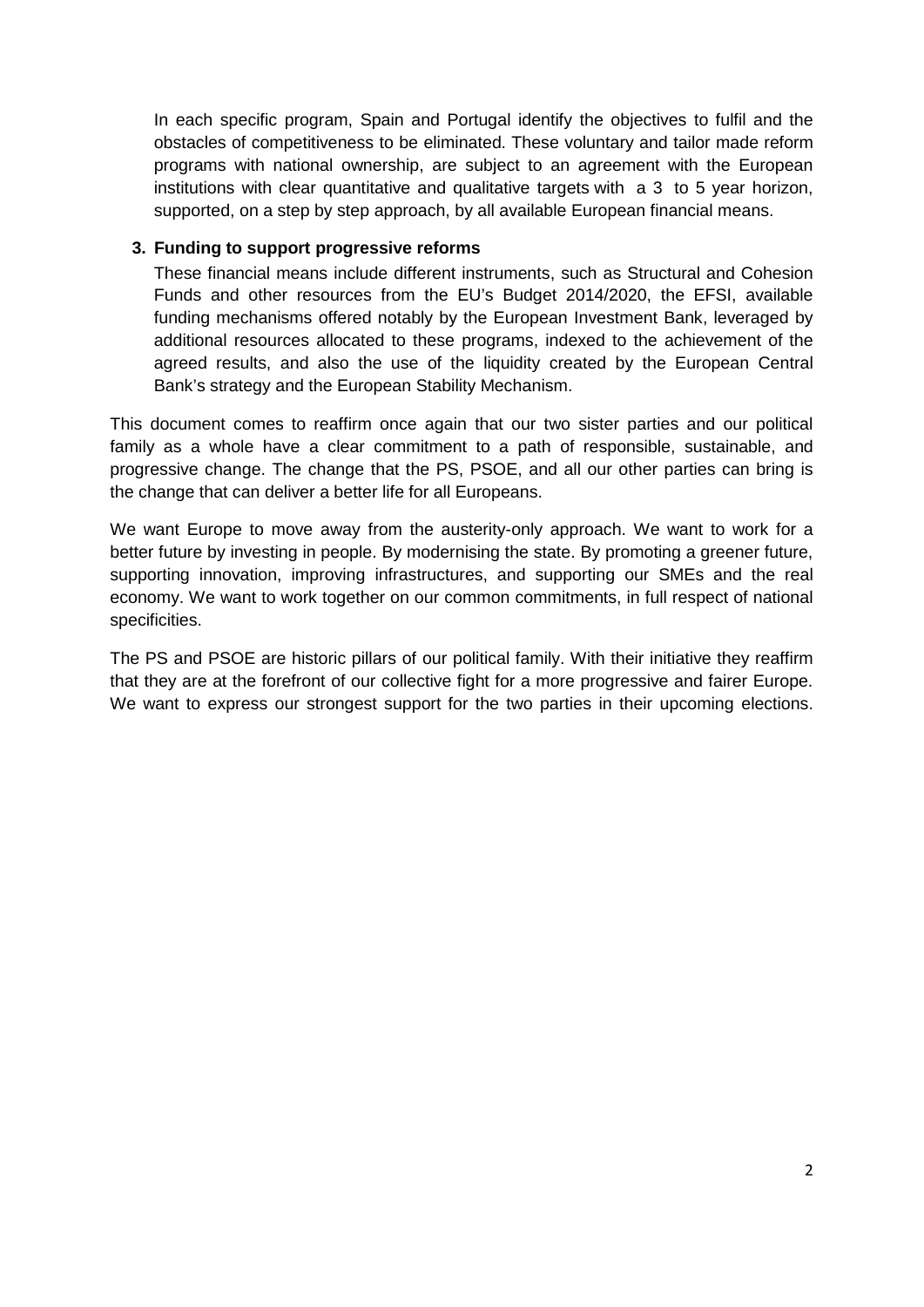# **Annexes**

# **Specific Program for Growth, Competitiveness and Employment – Portugal's Reform Plan**

# **Overcoming the competitiveness bottlenecks within the Eurozone – the Portuguese Case**

During the last decades Portugal has made much progress in the modernization of its economy. However some important obstacles to the external competitiveness of the Portuguese economy still remain.

To relaunch the sustainable growth of the economy it is necessary to pursue further the reforms conducive to growth: i) correction of the historical deficit of qualifications; ii) modernization of the State; iii) intelligent urban renewal and energy efficiency; iv) business innovation; v) deleveraging of the economic fabric of the country.

# **Qualifica 2025**

A strong focus on the qualification of all women and men is an indispensable tool for competitiveness and social cohesion, making full use of the Youth Guarantee to create a bridge between education and labour market. To this end, four priority strategies are identified:

#### *Ensuring upper secondary education as the basic qualification standard*

International institutions consider secondary education to be the basic qualification standard. In order to ensure universal access to that minimum level of education it is first essential to diversify the educational offer. This can be achieved by further developing vocational education and training, without however creating a premature dualization of schooling. Secondly, to boost upper secondary education, it is important to reinforce social support for students in secondary schools through scholarships and grants equivalent to those of other training systems.

#### *Qualifying working age adults*

It is essential to find an answer to the deficit in qualifications and skills recognition of the adult population. This requires resuming an adult training program, strongly focused on lifelong learning and the education of the adult population. As part of the qualification deficit stems from a lack of recognition of skills, it is essential to further develop the validation and certification of skills and competences gained throughout life.

#### *Fighting school failure and reducing early school leaving*

While the EU has set the objective of reducing early-school leaving to 10 % across member states, the number of early-school leavers has increased in Portugal in the last four years. It is therefore crucial to promote policies and strategies aimed at reducing school dropout rates..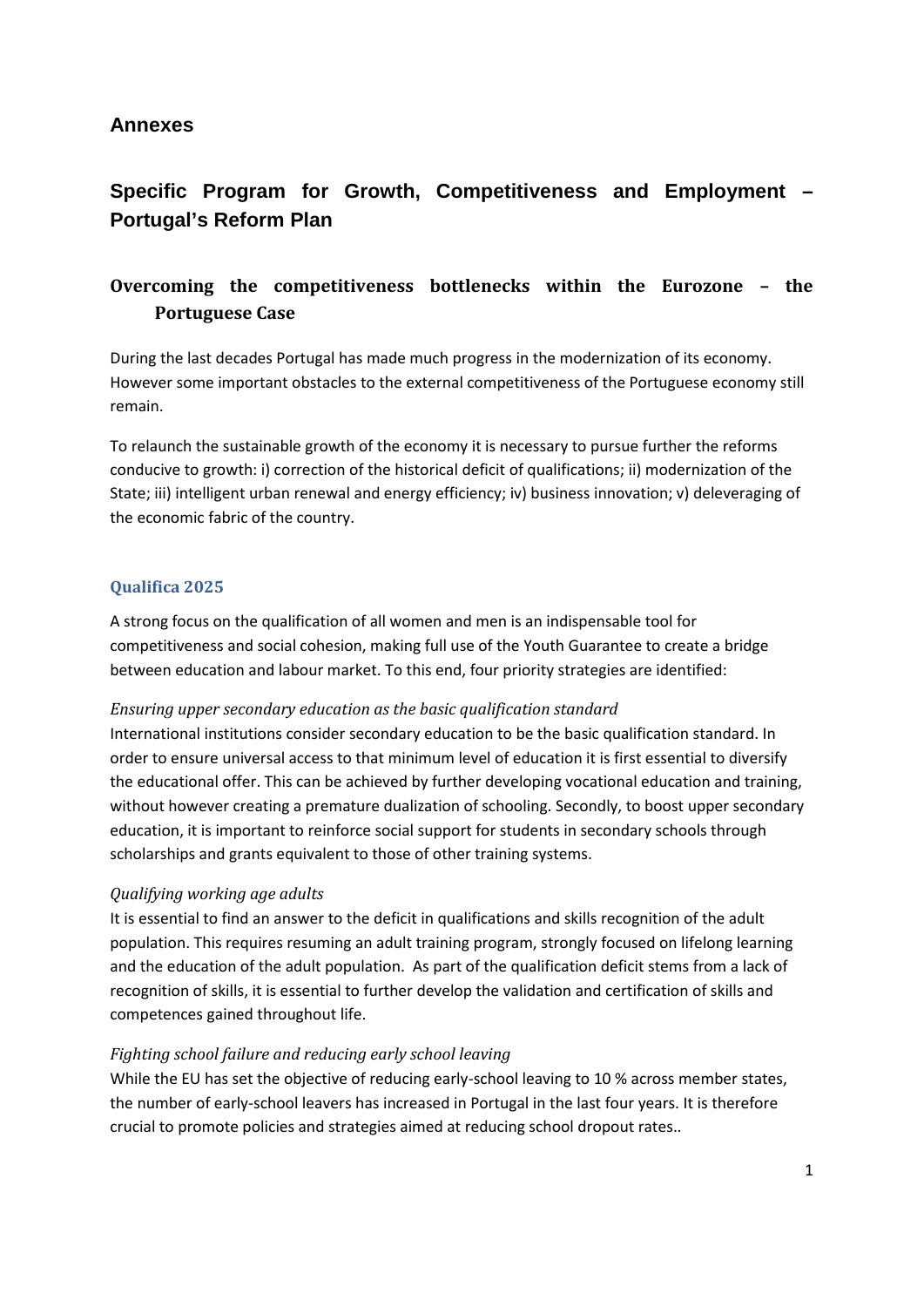It is essential to implement measures promoting equity in the education system at basic, secondary and higher levels, considering that reducing school-related inequalities is central towards the goals of fighting school failure and reducing early leaving. This can be done for example, by progressively making school handbooks free, , by extending opening hours of schools or by increasing the availability of preschools which are particularly lacking in urban areas).

#### *Modernizing the education system, schools, learning methods and instruments*

The rapid change and complexity of contemporary times require permanent improvement and adaptation of learning methods. The information and communication technologies offer a varied array of solutions to this challenge. In this regard, several measures are envisaged: a national program for innovation in learning, the development of a new strategy to promote resources for digital learning, and the establishment of a national platform for the monitoring and analysis of the learning process to support schools and teachers with diagnostic tools.

#### **State XXI**

An ambitious program of modernization of the public sector entails the pursuit of policies that promote simple legislation, innovation in service provision, qualification of critical sectors, such as the Justice sector, and greater transparency. This will allow for more rigor and predictability of public actions as well as a better delivery of services guaranteeing that citizens are not left unprotected. This effort is based on five main axes:

#### *Creating an ecosystem for innovation in the public sector*

There should be continuous work towards the development of an innovation ecosystem in the public sector. This could be achieved through the creation of incubators for experimentation and carrying out proof-of-concept tests of innovative public sector projects in partnership with different institutions of the public administration, universities, private and third sectors, and also with institutions from other Member States. Furthermore, the possible constitution of a public sector angel fund within the framework of European funds must also be envisaged.

#### *Simplifying legislation and administrative procedures*

It is important to simplify procedures and reorganize services in a more integrated way according to "life events". This can be done for example by resuming the Simplex (Simplification Program) at all levels of government, by providing greater access of public services through electronic channels and mobile devices and by organizing the cross-border cooperation of public services with countries that have special ties with Portugal.

#### *A more decentralized and devolved Public Administration closer to citizens and companies*

Reforming government through decentralization and devolution of powers to municipalities and local services is an imperative for a good provision of public services.

#### *Facilitating collaborations and networks inside administration and resource sharing*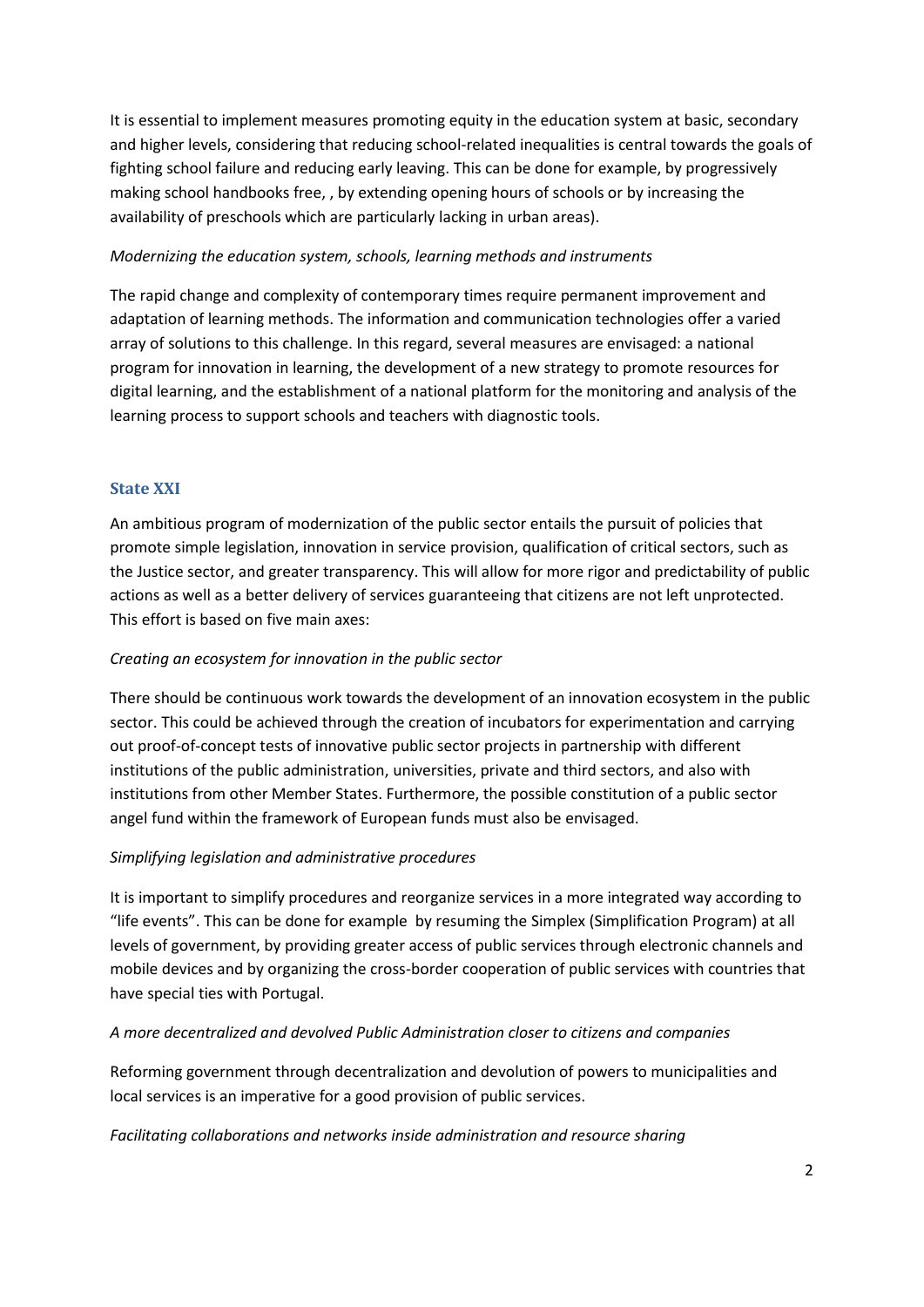To promote public sector efficiency and efficacy and introduce an innovative dynamic, it is fundamental that public institutions cooperate among themselves through networking as well as knowledge and means sharing. To facilitate this cooperation it is important to further develop the experiences of shared services by extending them to new fields and sectors and establishing a strategy across the board concerning the use of information and communication technologies, making them available to users in an integrated way.

#### *A more qualified Public Administration*

An efficient Public Administration is indispensable to improve the lives of our citizens and promote economic development. An efficient Administration rewards and attracts the best human resources. It is necessary to resume highly qualified staff recruitment for state functions even in a context of rationalization of public resources. Renewal of Public Administration officials can be pursued through diversified modalities and contracts, respecting the principle of equal pay to equal work.

*A fair, reliable and trustworthy justice systemIn a* modern and efficient State, a well functioning justice system is an important element for economic development and investors' and companies' confidence. Indeed, efficient procedure, promptness in decisions, as well as legal certainty can have a strong impact on economic activities. While safeguarding the core function of the justice system, it can therefore be beneficial for the economy to ensure a strong focus on the users, a better management skills in the system and a better coordination of competences between public entities, with a strong focus on users. It is important to implement a program that simplifies the judicial system, reduces bureaucracy, promotes the reengineering of court procedures, strengthens the investment in technological means in order to ensure promptness in decisions and puts an end to inefficient routines..

#### **Smart Cities: Urban Renewal and Energy Efficiency**

As in most countries in the world, the majority of the population of Portugal lives in cities. It is there that we find the most important potential of development but also forms of extreme poverty and greater social inequalities.

#### *A National Program of Urban Requalification*

*We need to* answer the challenge of revitalizing the historical centres of cities and other urban areas. We also need to fight the deterioration of heritage buildings and monuments as well as cities' general appearance and life standards. It is important to ensure that public funding stimulates the attraction of private capital to these projects of urban renewal, giving special priority to interventions in vacant buildings and energy-efficiency, without leaving behind the most disadvantaged neighbourhoods.

#### *Promoting a more efficient, sustainable and integrated urban mobility*

The promotion of sustainable mobility is an environmental, social and economic imperative, particularly in urban areas. Comprehensive sustainable and inclusive mobility plans can lead to the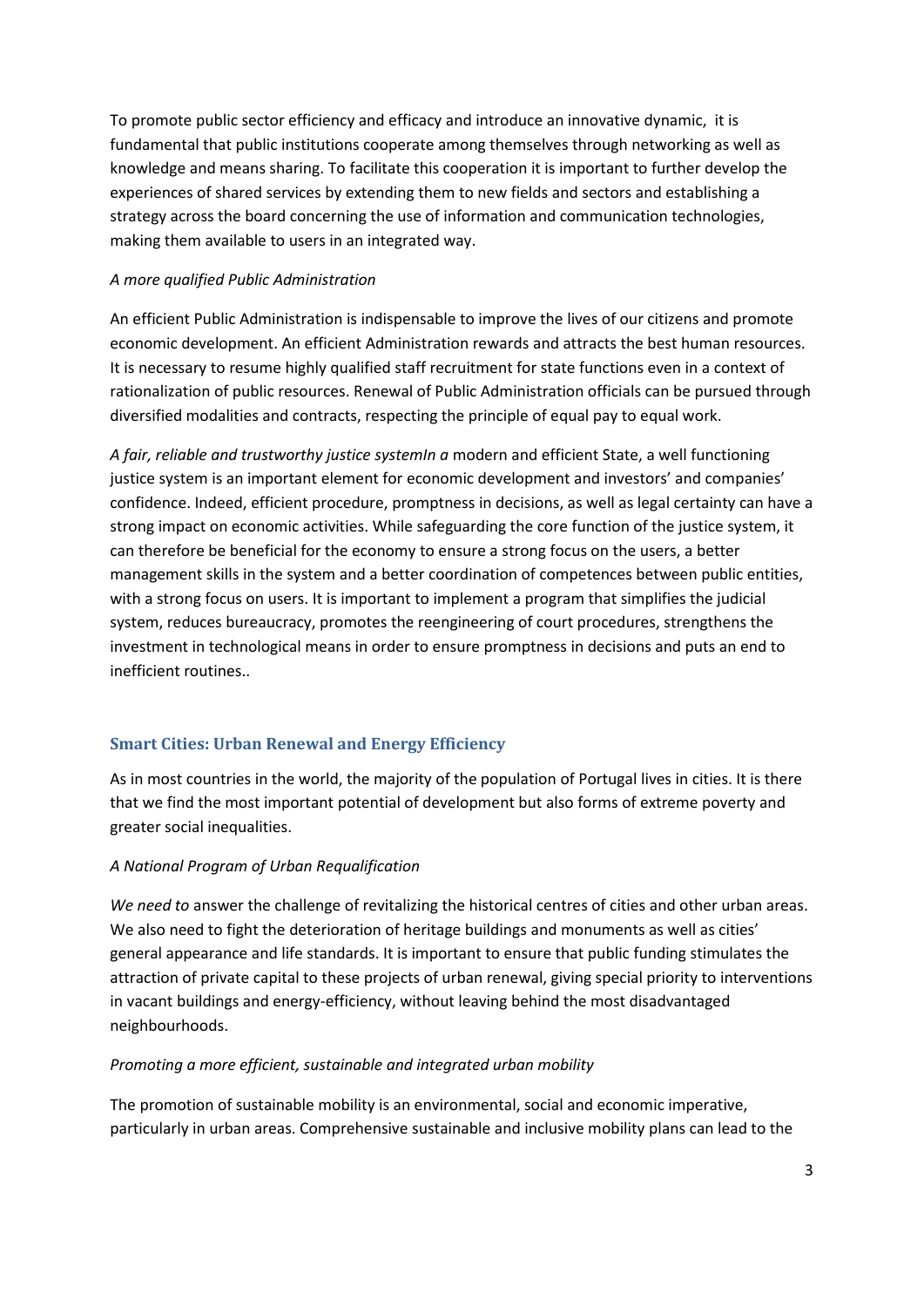reduction of carbon emissions as well as help fighting social exclusion, optimizing thee management of urban infrastructures and improving quality of life and the general urban environment.

In line with the Europe 2020 strategy, energy efficiency in this sector will be achieved through the promotion of a modal shift from private transport towards more efficient collective public transport, thus reversing recent trends, and also through strengthening sustainable urban mobility. This includes fostering the use of soft modes of transport and new forms of mobility (*e.g.* car sharing, in respect of the existing labour and regulatory laws), greater multimodal integration, and better interface between transport modes, among other priority measures.

# *Promotion of energy efficiency in cities*

The crisis showed the importance of renewing the economy under a new paradigm of sustainability which moves away from the dependence on fossil fuels and non-renewable energy sources. The most affordable energy is the one that is saved.

To this end, an ambitious program must be launched to promote energy efficiency in public lighting, infrastructure, buildings, fleets and public purchases while concentrating and reinforcing already existing measures. At the same time, it is important to stimulate energy-intensive companies in industry to shift energy usage to off-peak periods. The development of smart grids and the dissemination of smart meters to allow a more rational and efficient management of energy consumption for citizens and businesses should also be widely promoted.

# **Fostering innovation in SMEs**

Austerity severely undermined SMEs in Portugal, leading to the deterioration of their profitability and financial situation and, thus, to a strong decline in investment. It is essential that active support is provided to SMEs. To this end several key areas for action are envisaged:

#### *Promoting Business Innovation Contracts*

Business Innovation Contracts (CIE) will be used as contractual funding instruments to support investments directed at the production of new products or services. These investments will be based on guidelines and priorities defined in collaboration with the private sector, universities and other stakeholders (market/technology matrix). Investments shall be based on a two-stage process: a first stage, focused on R&D, involving companies and scientific and technological institutions (STI) (by linking part of the STI financing to their capacity of contracting with companies), and a second stage, focused on investments linked to production, marketing and internationalization of the new products or services.

#### *Attracting foreign investment, opening new export channels and strengthening export capacities*

In order to grasp the opportunities offered by globalization in terms of attracting inflows of foreign investment and developing new export channels, an integrated and transversal public strategy is required. It should encompass: an action plan to attract structural foreign investments able to function as anchor points for the development of new competitive clusters; an integrated incentive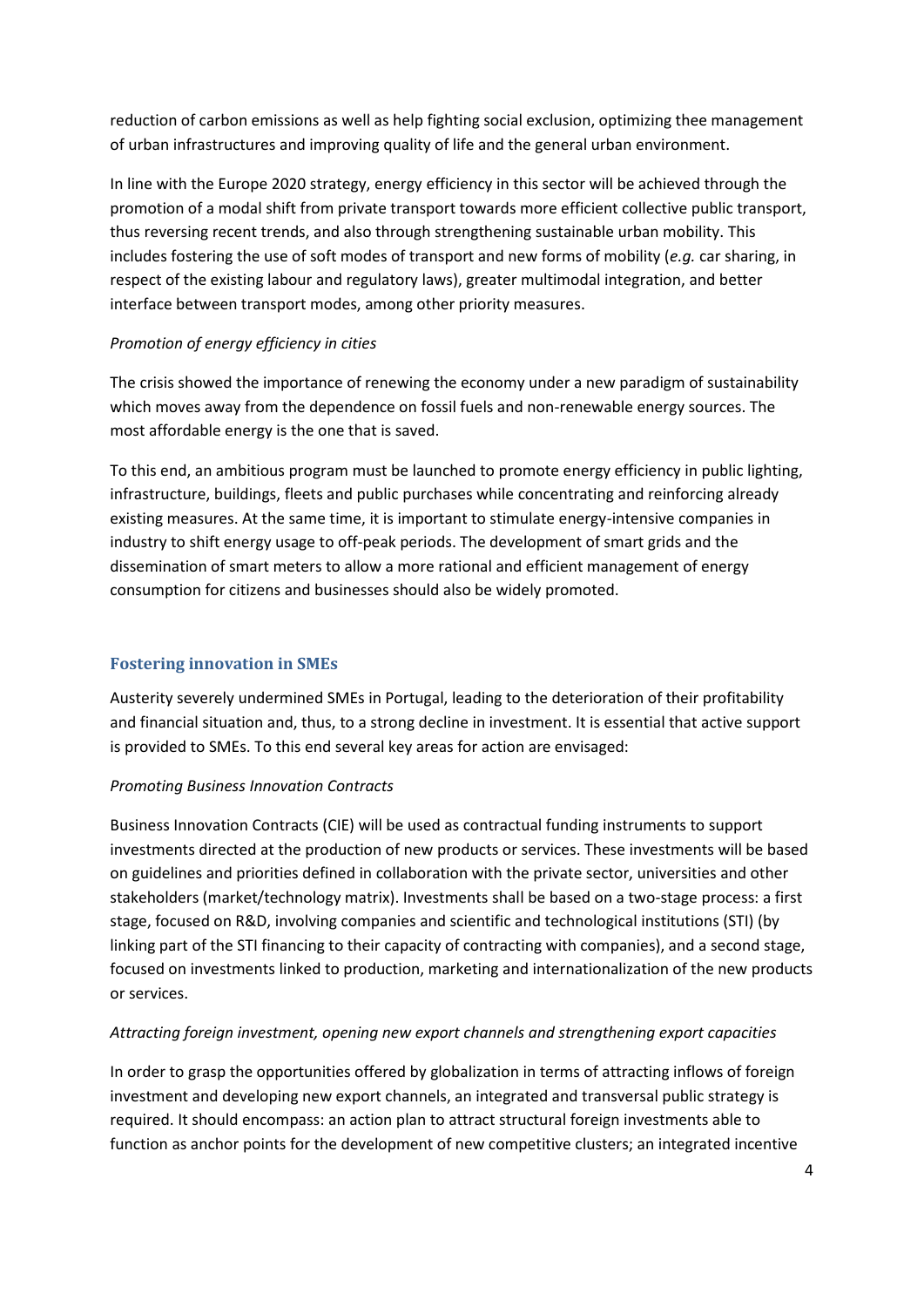package directed at foreign investors, covering financial, tax and logistics incentives; a specific information campaign to raise awareness of Portugal's potential as a foreign investment host country; the reform of the existing export support network; extending the role of 'sponsor' of export companies traditionally assigned to the Minister of the Economy, as well as the responsibilities regarding economic diplomacy to all government ministries.

#### *Enhancing SME's management, technological and market skills*

The lack of management skills translates into difficulties in setting strategic goals, insufficient abilities to identify opportunities and resistance to innovation. To solve these bottlenecks it is essential to stimulate the transfer of scientific knowledge to enterprises and its conversion into economic value. It is crucial to encourage the requalification of workers and managers, with strong focus on international training of SME managers, and strengthen SMEs information and management systems in areas such as quality, design, marketing or energy efficiency.

# *Increasing the capacity of SMEs to respond to public procurement*

It is key to support SMEs' access to public procurement markets, in order to help them profit from the recovery of public purchasing in Portugal and in the European Union. Among other measures, SMEs will benefit from (1) databases created to gather detailed and updated information on planned and ongoing investments in infrastructures, (2) support in certification or (pre)qualification as suppliers, (3) technical assistance in the organization of consortia and submission of applications.

# **Supporting companies' deleveraging**

The capacity of Portuguese companies to invest is strongly restricted by excessively leveraged balance sheets. The financial autonomy ratio of Portuguese companies is already below 30%, which hinders economic growth. In this sense fundamental actions to invert this tendency are proposed:

# *Promote capitalization and reinforce the financial autonomy of companies*

Through a new Capitalization Fund, the State will allocate public funds towards capital investments or the concession of loans or guarantees with the involvement of financial institutions. Measures to attract foreign investment to this Fund will be of strategic importance.

This Capitalization Fund should favour investments in clusters defined as strategic for the Portuguese economy and, while continuing to provide traditional instruments for capitalization, will include new forms of financing such as quasi-equity instruments.

# *Reinforce capital market financing for SMEs*

Reducing the dependence on bank lending by facilitating access to capital markets, especially through raising equity, debt securities or other hybrid instruments (quasi-equity).

*Ensure tax neutrality between equity capital and debt*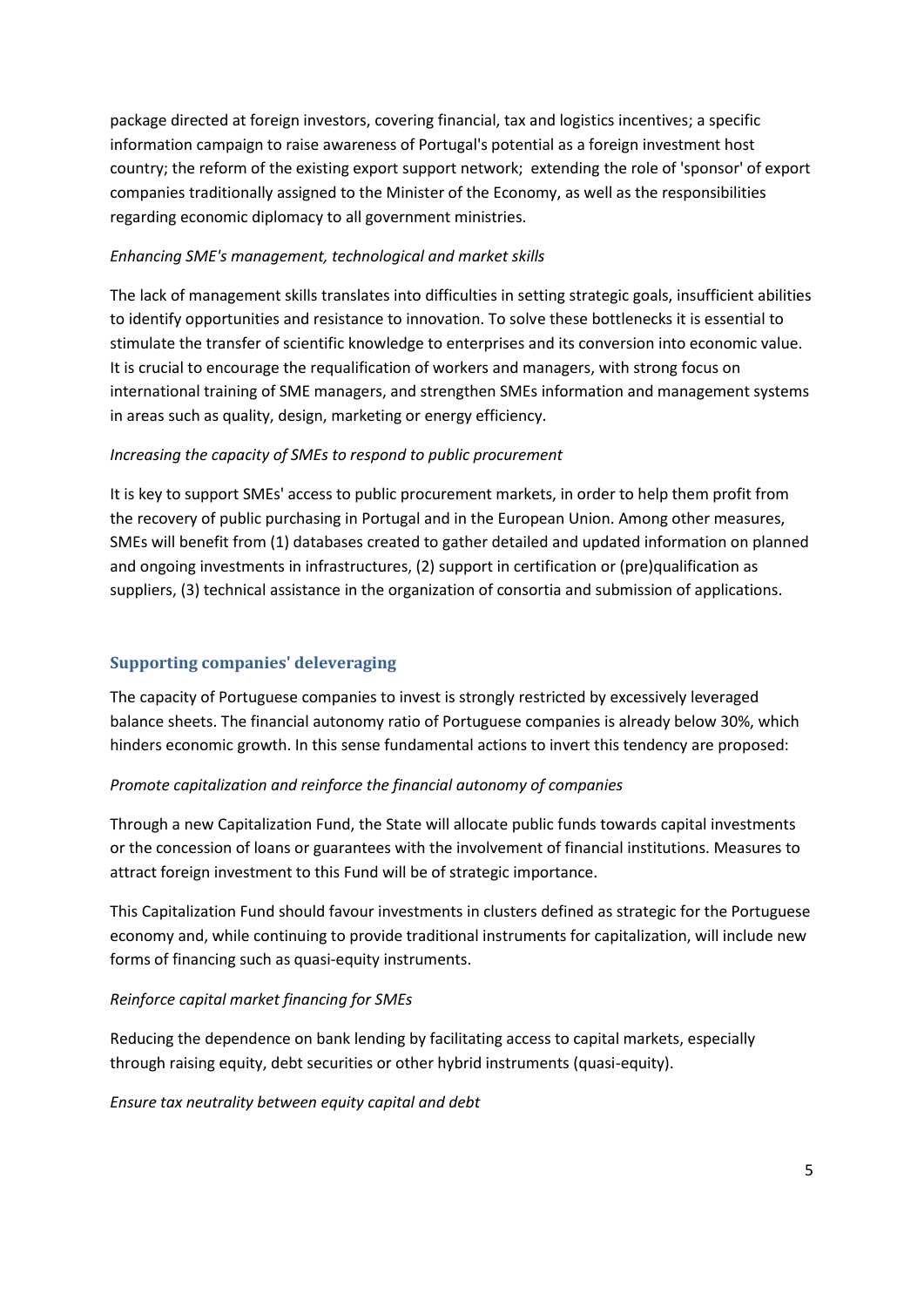*Currently*, expenses related to debt are tax-deductible contrary to what applies to equity capital, with the tax system favouring debt over equity. It is essential to establish a framework of effective tax neutrality between equity capital and debt, applied to new equity capital raised.

# **Specific Program for Growth, Competitiveness and Employment – application to SPAIN**

After eight years of deep economic crisis, Spain seems to be coming out of the recession. Yet, many of the structural problems traditionally affecting the country´s competitiveness remain while others have even worsened: high unemployment rates, low productivity, large external and public debts, and increasing inequality among others.

In order to address those challenges, allow Spain to compete in a global world and converge towards EU standards, important structural reforms and investments in key areas are necessary Human **Capital** 

In the medium run, increasing Spain's growth potential and reducing inequality requires lifting labour real productivity, which, in turn, is linked to improvements in the education levels and skills of the workforce.

# **Education – vocational training**

During the last years Spain has made some progress in reducing the school drop-out rate, from 30% to near 22,5% in 2013. The next challenge for the country is to give students opportunities to continue on with their studies, increasing the number of students in vocational training. For this, it is essential to address the lack of vocational training schools, creating 200.000 additional places.

The additional places should be directed towards the economic sectors with the highest potential for economic growth.

# **Active Labour Policies**

Spain has the second highest unemployment rate in the EU after Greece, with about half of the unemployed having been out of work for over a year. Youth unemployment is about 50%. Despite this situation, public expenditure in active labour policies is relatively low and has been cut since 2011 to around 0,45% of GDP.

It is thus essential to step up Active Labour Policies (ALP) to up to 1,5% of GDP as has been demanded by international organizations (OECD, ILO). Higher levels of funding in ALP are necessary to offer the unemployed re-training and guidance suited for their individual needs, in particular for the long-term unemployed (3,5 millions or 62% of the unemployed).

We need a European framework for introducing minimum standards for the implementation of Youth Guarantees both to avoid the misuse of the European funds by Member States and to increase the coverage for young people aged 25-30 and tackle the specific problems of NEET (youth not in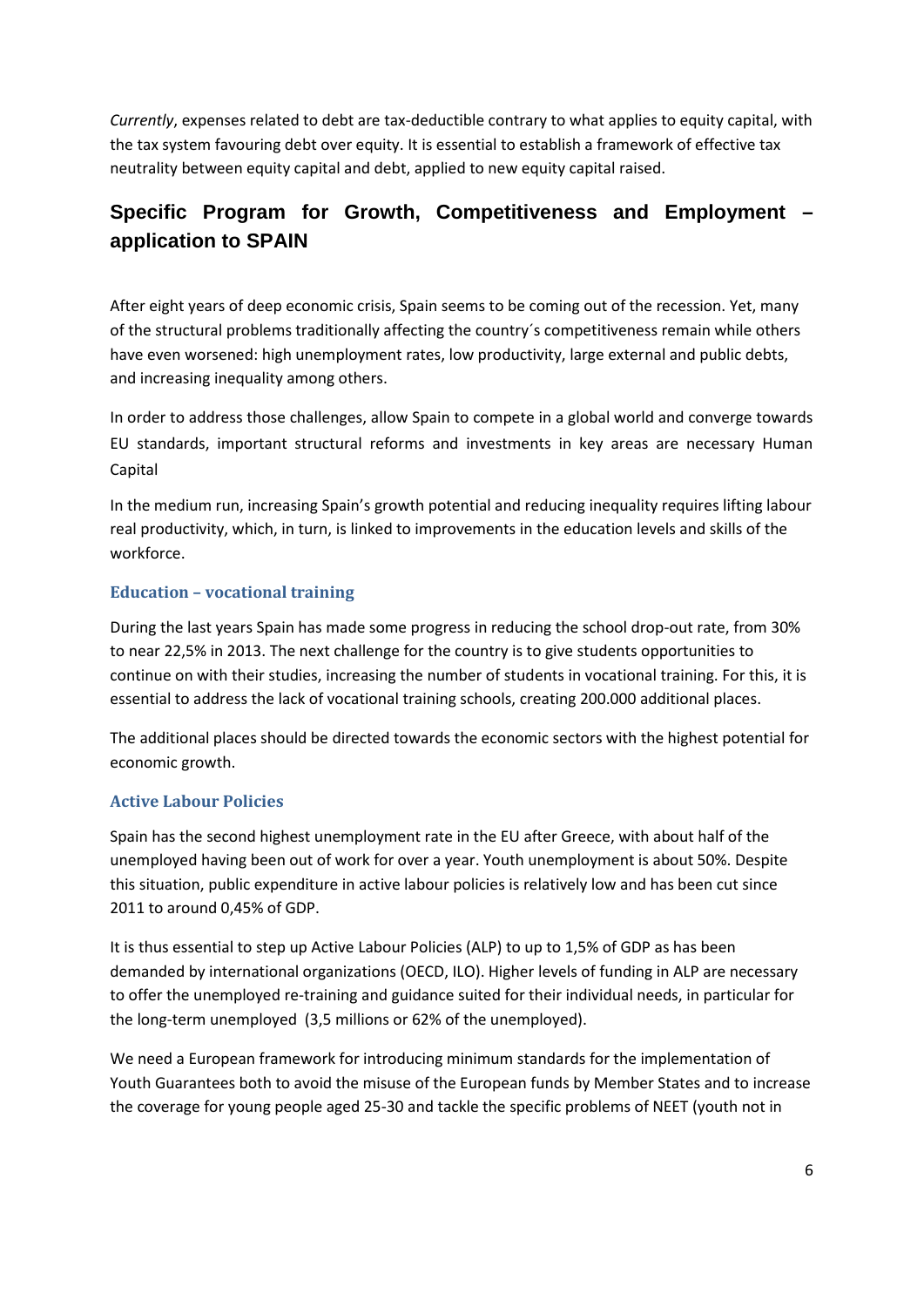employment, education or training). It is especially important that spending made on the Youth Guarantee is excluded from the deficit targets established in the Stability and Growth Pact.

# **Science, Technology and Innovation policies**

Investment in research, development and innovation (R+D+I) in Spain was 1,24% of GDP, down from the peak of 1,4% achieved in 2010 and far from the EU average and objective of 3%. In addition to low levels of R+D+I the instruments and centers that catalyze and replicate innovation are only accessible for a few big companies, hampering the broader economy's potential growth and development.

Expenditure cuts in public R+D+I during the last few years coupled with low levels of private investment have seriously undermined the capacity of the system and jeopardized the execution of programs that require many years to bear fruit. In addition, a limited replacement rate of staff in public research institutes and delays in the set-up of the State Research Agency, contemplated in the 201 Law on Science, have further weakened the public R+D+I system.

The current context requires a strong impulse to recover the levels of public investment in R+D+I previous to the crisis, providing long term stability of funding and further efforts to catalyze and attract private funds into the system.

# **Strategic Fund for Business Innovation**

Among the instruments to support innovation and entrepreneurship, the creation of a Strategic Fund for Business Innovation is proposed, which consolidates and enhances existing public funds, and catalyzes additional resources to innovative start-ups and activities, both in traditional and in more technologically-advanced sectors.

The Fund would be open to private capital and would have an investment objective of 5 billion Euros of both public and private capital.

# **National Network of Centres of Excellence for Industrial Innovation in Spain (EIS)**

The proposal is to set up a National Network of Centres of Excellence for Industrial Innovation (EIS) building on existing technology centers, modeled on the Institutes for Manufacturing Innovation (IMI) launched in the US by the Obama Administration.

These Centers will specialize on specific enabling industrial technologies (such as critical materials reprocessing or bonding of composite structures). They will offer facilities comprising "industrial commons" (the R&D, engineering, and manufacturing capabilities needed to turn inventions into competitive, manufacturable commercial products) to accelerate the formation and growth of small and medium-sized enterprises (SMEs), and will integrate education and workforce training functions into their operations. These Centers will run in partnership between the government, industry, and academia, supported with cost-sharing funding from the central government and other public sources.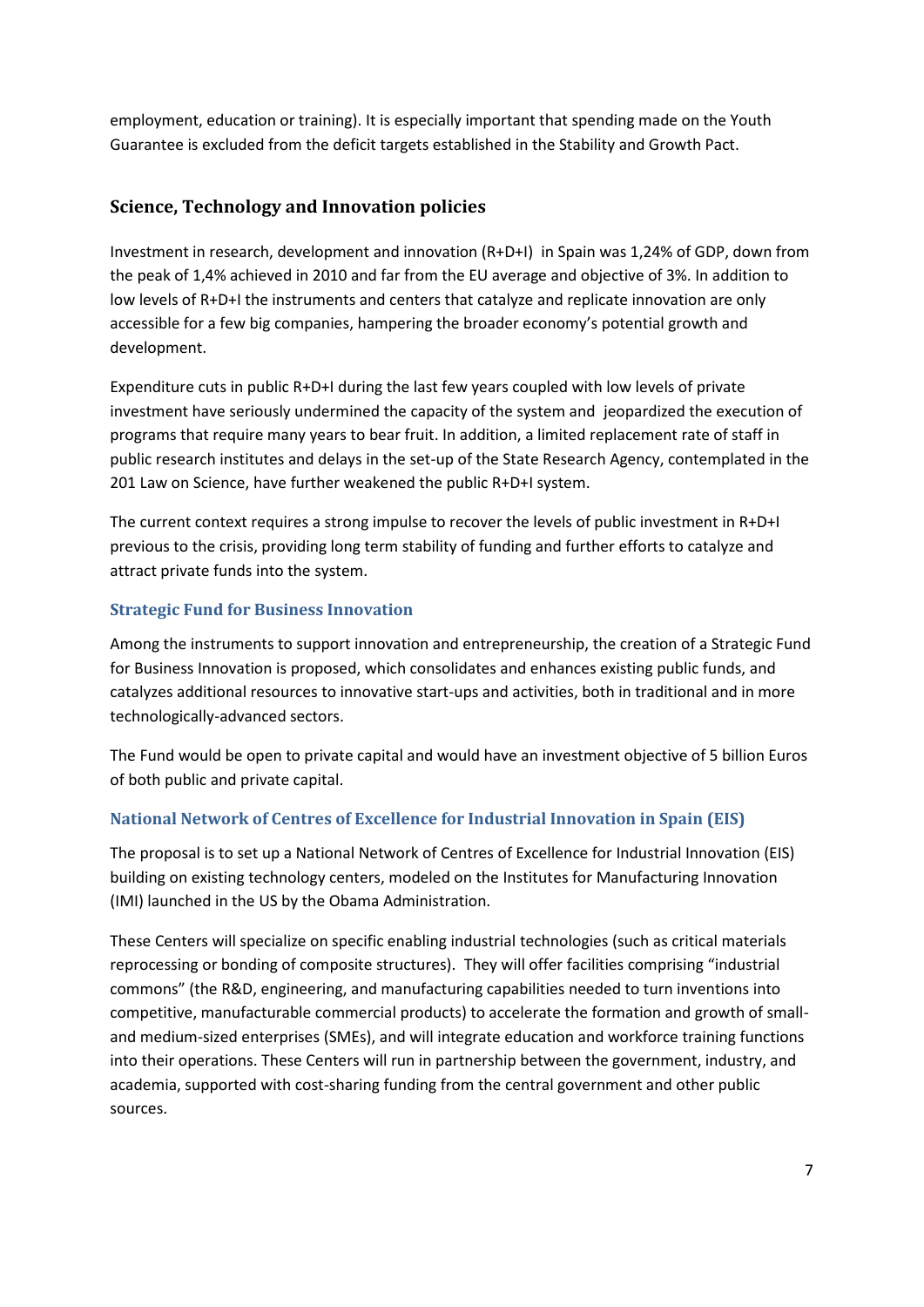# **Energy**

# **Energy transition**

Spain shows some of the highest energy costs across Europe, a fact that affects households and undermines business competitiveness. A full transition to a new energy model is thus needed, which revolves around two key areas: energy efficiency and development of renewable energies. The energy transition should catalyze the energy sector as the engine of innovation, development and job creation, reduce the country's dependence on imported fossil fuels, promote self-sufficiency, strengthen security of supply and combat climate change.

The energy transition should shift the center of gravity from large supply companies to consumers, who will take a much more active role in managing their consumption, and also in the generation of energy. The new energy model should be increasingly decentralized, with more small-scale energy generation and distribution, renewable for the most part, and a great development of energy services geared to more efficiently managed power consumption. This model includes the modernization of distribution networks, the generalization of smart meters and advanced management systems consumption and distributed generation.

# **A Plan for Energy-efficient Rehabilitation of Public and Private Buildings**

This plan would be financed through mixed capital instruments, such as regional agencies for planning and financing of rehabilitation activities, which could issue Project-bonds with pubic guarantees. The final objective would be to finance projects implemented by private agents : eg . cooperatives for shared energy consumption, energy management companies (eg . ESCO ), industrial companies and private owners.

# **Impulse to digital agenda**

The insufficient level of digital skills, uneven coverage and high costs limit the benefits of information technology and communication (ICT) in Spain. Use of broadband lags behind due to the high costs compared to other countries. The Spanish business sector, especially SMEs, show little interest in e commerce, while its use by households is also well below the EU average. The ICT skills are still insufficient, since 37% of the active population has little or no digital competence.

#### **Access and use by households**

The main objective is to achieve a 100% coverage target for broadband (defined as Access above 30 Mpbs) by 2018. In that year a mínimum coverage of 85% should be met in a way that ensures regional equity (plan to bring ultra-broadband to all educational and health centers).

Ensuring that at least 75% of the population has digital skills by 2019, and to double the number of ICT specialists compared to the current 2.5% of all employed persons.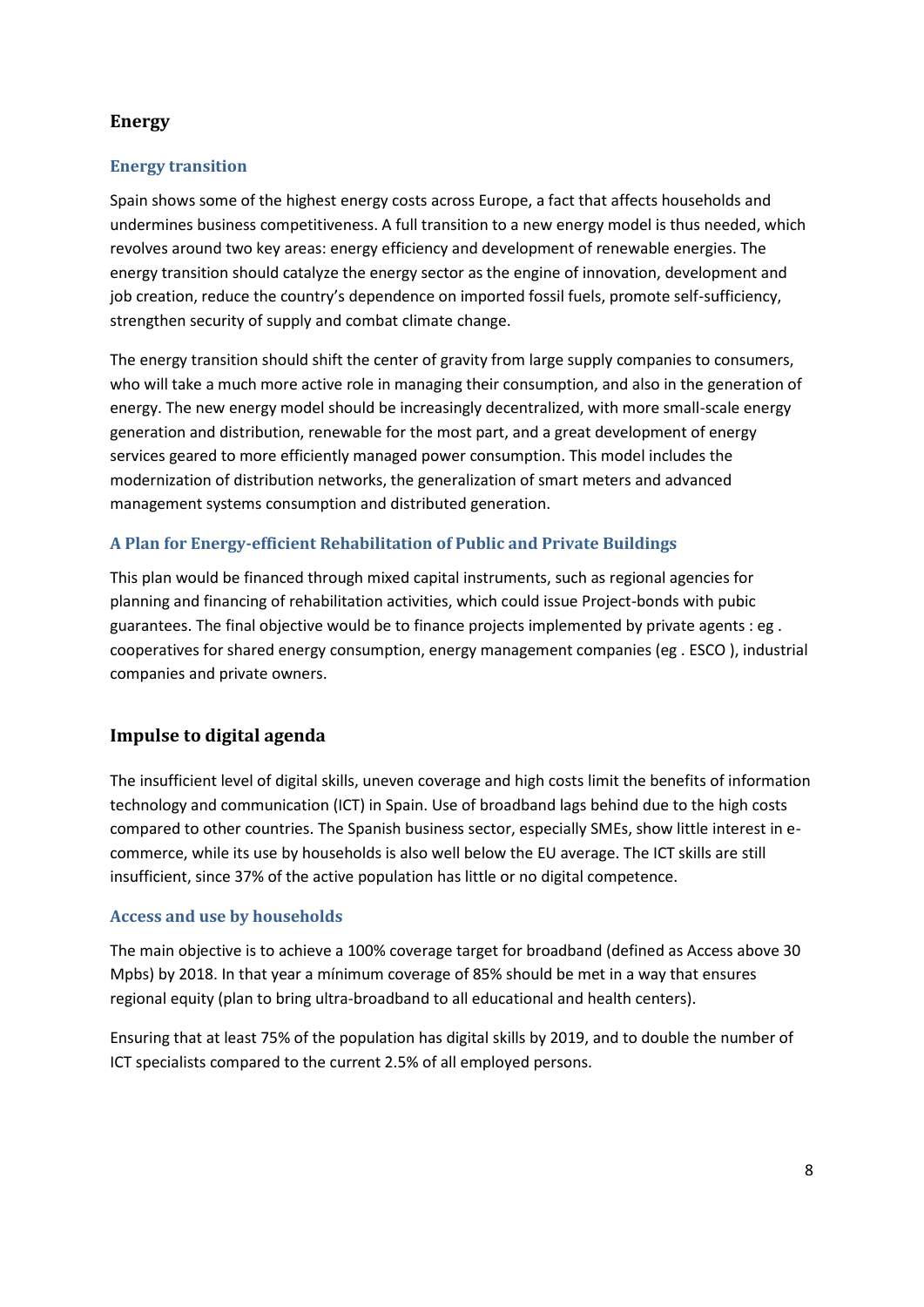## **Digilitalization of SMEs**

Spanish SMEs make little use of web-based services compared to their EU peers, putting them at a competitive disadvantage. It is thus necessary to make efforts to extend the digitialization in the business sector.

The main objectives would be:

that 50% of SMES use electronic trade by 2019, from current level of 8,1%.

50% of non-financial SMEs have some presence in social networks and use cloud services by 2019, from current level of 20% and 9,3%.

# **Modernization of Public Administration**

An efficient, transparent and accountable public administration is an important factor for, among other things, firm´s productivity and growth. Despite some progress in recent years, there is still a long way in Spain in reducing duplicated administrative structures and burdens, increasing transparency on public expenditure and streamlining and rationalizing bureaucratic processes.

#### **E-government**

Spain ranks 12th in the UN E-government survey. E-government and innovation can provide significant opportunities to transform public administration into an instrument of sustainable development.

#### **Evaluation of public policies**

Spain needs to strengthen its culture of evaluation of public policies, which goes beyond checking formal procedures. In mid 2000, under a socialist government Public Policy Evaluation Agency (AEVAL) was created, and has been operational ever since. However, its formal dependence of Government and lack of resources undermine its effectiveness as an agency for change and improvement.

Introducing a culture of permanent independent evaluation and correction of public policies, could help Spain reinforce and improve the design and implementation of future reforms.

#### **Judicial Reform**

The judicial system is fundamental for the cohesion of society. However, in Spain if it is inefficient it can also be an important source of costs for business. Improving its efficiency is an important path for increasing cost-competitiveness and economic performance. Yet, the Spanish judicial system does not rank well internationally in terms of efficiency. For example,

Spain is placed 26 out of a total of 35 legal systems in its ability to resolve disputes before the first instance courts and 21 out of 31 in terms of enforcing contracts.